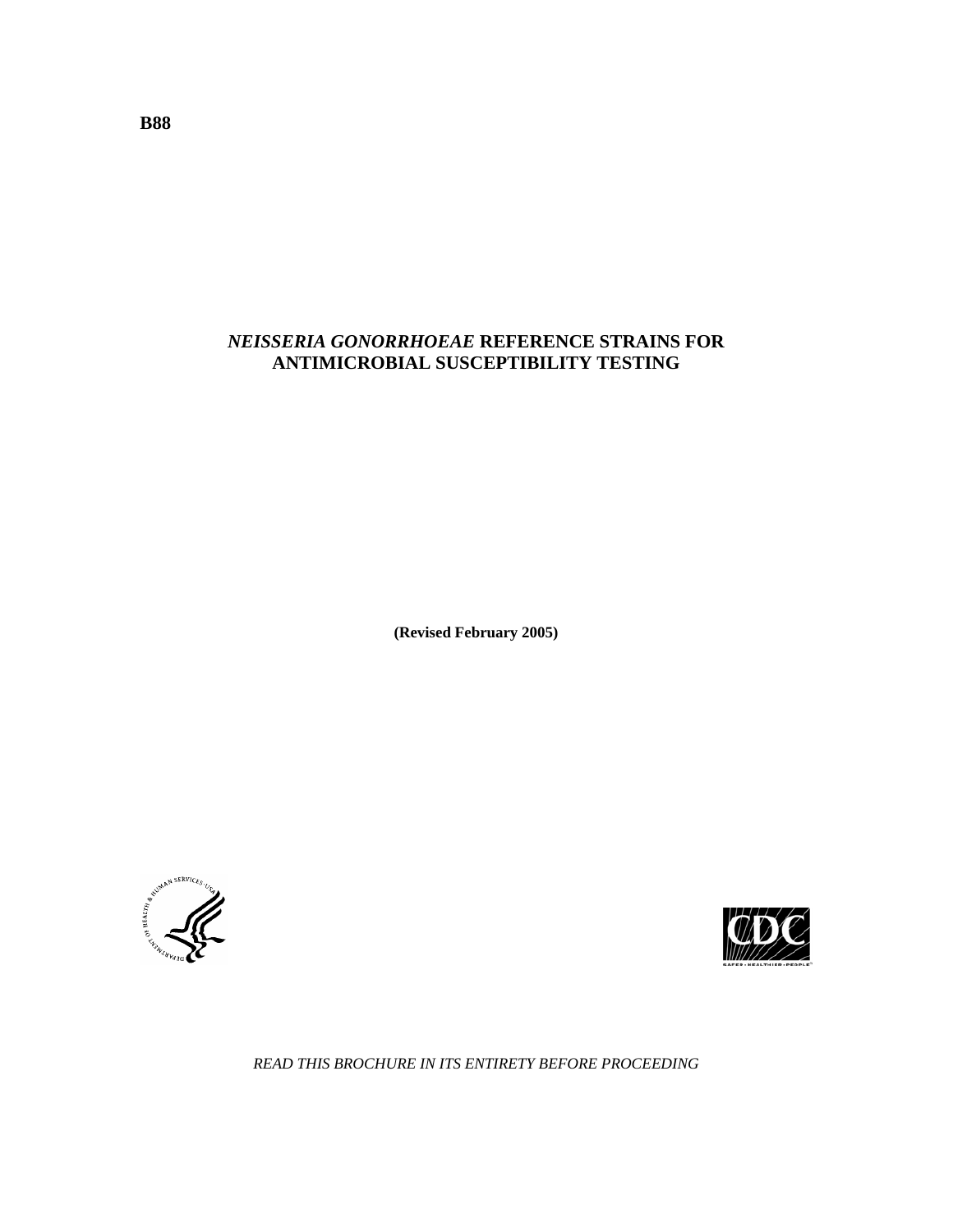### *NEISSERIA GONORRHOEAE*  **REFERENCE STRAINS FOR ANTIMICROBIAL SUSCEPTIBILITY TESTING**

### **INTENDED USE**

Reference strains listed in this brochure are quality control (QC) strains for the agar-dilution, disk diffusion, and Etest susceptibility procedures used to determine the antimicrobial susceptibilities of isolates of *Neisseria gonorrhoeae*. These strains may be used to assess the quality of susceptibilities of *N. gonorrhoeae* isolates to penicillin, tetracycline, spectinomycin, ceftriaxone, cefixime, ciprofloxacin, ofloxacin, levofloxacin, and azithromycin. It is intended that these strains be used in conjunction with strain ATCC 49226 as recommended by the Clinical and Laboratory Standards Institute (CLSI)\* for QC of susceptibility testing of gonococcal isolates (1, 2).

\*formerly National Committee for Clinical Laboratory Standards (NCCLS)

### **ANTIMICROBIAL RESISTANCE IN** *N. GONORRHOEAE*

*N. gonorrhoeae* usually develops resistance to antimicrobial agents within a few years of their introduction for gonorrhea therapy. Antimicrobial resistance in *N. gonorrhoeae* occurs as chromosomally mediated resistance to a variety of antimicrobial agents, including penicillin, tetracycline, spectinomycin, and fluoroquinolones (3, 4), and high-level, plasmid-mediated resistance to penicillin and tetracycline (3). Sentinel surveillance to monitor antimicrobial resistance in *N. gonorrhoeae* in the United States is performed by the Gonococcal Isolate Surveillance Project (GISP), sponsored by the Centers for Disease Control and Prevention (CDC) in collaboration with local health departments. In GISP, antimicrobial susceptibilities of *N. gonorrhoeae* isolated from men in approximately 26 cities in the United States are determined (5); annual reports for GISP may be obtained electronically from the internet (6).

Because of the spread of gonococcal isolates resistant to penicillin and tetracycline, CDC has recommended that extended-spectrum cephalosporins (ceftriaxone, cefixime) and fluoroquinolones (ciprofloxacin, ofloxacin, levofloxacin) be used as primary therapies to treat uncomplicated gonorrhea (7). At this time, no failures of gonococcal infections to respond to cephalosporins have been confirmed. Failures of gonococcal infections to respond to fluoroquinolones (ciprofloxacin, ofloxacin) have been reported. Fluoroquinoloneresistant isolates are very prevalent in Asia and have been isolated with increasing frequency in the United States. In response to this increase, many states have revised recommendations for the treatment of gonorrhea (8).

Agar dilution susceptibility testing is the "gold standard" for susceptibility testing of *N. gonorrhoeae*. However, when performed correctly, the disk-diffusion and Etest susceptibility tests can be used to identify isolates of *N. gonorrhoeae* that exhibit decreased susceptibility, intermediate resistance, and resistance to antimicrobial agents.

#### **DISCLAIMER**

This brochure contains current CLSI-recommended procedures and interpretive criteria for agents used for the treatment of uncomplicated gonorrhea and for routine surveillance of antimicrobial resistance in *N. gonorrhoeae* (1, 2). The CLSI may revise interpretive criteria contained in this brochure. Consumers in the United States are advised always to consult current CLSI publications and to use the recommended methods and interpretive criteria contained in current CLSI documents if they differ from those in this brochure to ensure compliance with the requirements of the Clinical Laboratory Improvement Amendments (CLIA). Consumers are also advised that results obtained with procedures, media, etc. other than those described in CLSI documents may not give results comparable to those obtained with the CLSIrecommended procedures for QC isolate ATCC 49226 or for CDC-recommended QC strains. If results do not agree with those in CLSI documents (1, 2), it is not appropriate to interpret such results using CLSIrecommended interpretive criteria.

### **PRINCIPLES OF THE PROCEDURE**

In the disk-diffusion susceptibility test, disks containing known amounts of an antimicrobial agent are placed on the surface of an agar plate containing a nonselective medium that has been inoculated with a suspension of a strain of *N. gonorrhoeae* to give a confluent lawn of growth. The antimicrobial agent diffuses into the medium, causing a zone of inhibition of growth of the strain around the disk corresponding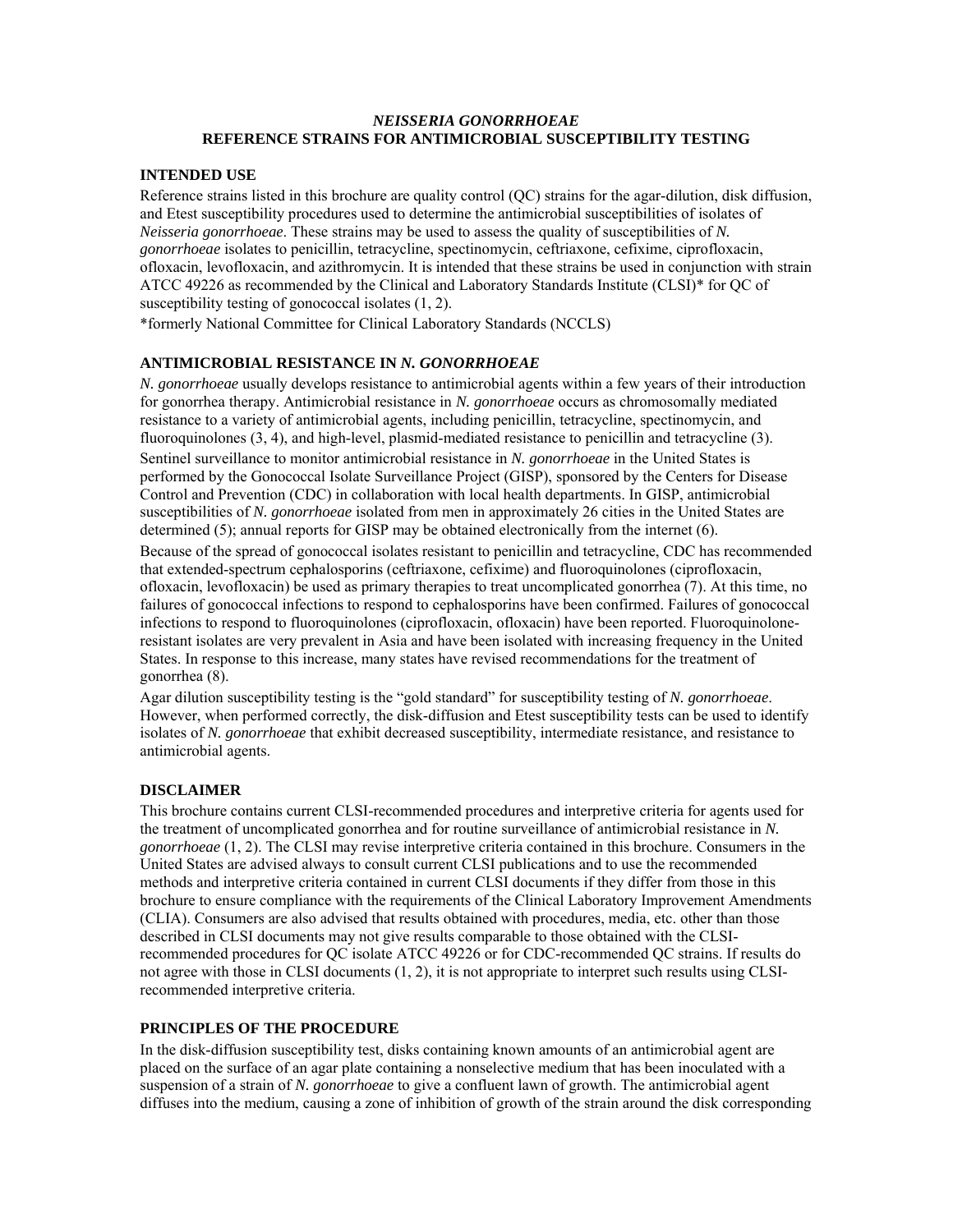to the susceptibility of the strain to the agent. Interpretative inhibition zone diameters have been established for susceptibility test results to permit classification of an isolate as being susceptible, intermediate (or exhibiting decreased susceptibility), or resistant to an antimicrobial agent (Table 1; 1, 2).

*Note*: The Etest is performed using a procedure similar to that described in this brochure. The Etest is a strip containing a known gradient of an antimicrobial agent and calibrated to give results as minimal inhibitory concentrations (MICs) of the agents. Etest strips are placed on the surface of a 150-mm plate (containing a nonselective medium inoculated as in the disk diffusion method) in a radial pattern with the lowest concentration of the agent toward the center of the plate and the highest concentration of the agent toward the edge of the plate). If MICs for ATCC 49226 correspond with CLSI-designated QC values, MICs of clinical isolates may be interpreted according to CLSI interpretive criteria. Consult Etest product literature for complete instructions. (See also: [http://www.abbiodisk.com](http://www.abbiodisk.com/) and <http://www.srga.org/RAFMETOD/BASMET.HTM> for additional helpful information.)

# **REFERENCE STRAINS**

Gonococcal antimicrobial susceptibility reference strains include strain ATCC 49226, which is the CLSIdesignated QC strain for antimicrobial susceptibility testing of *N. gonorrhoeae*. Additional QC strains are used at CDC to control for resistance to penicillin, tetracycline, and spectinomycin; intermediate resistance and resistance to ciprofloxacin and ofloxacin; high MICs of azithromycin and levofloxacin (MICs  $\geq$ 1.0  $\mu$ g/ml); and decreased susceptibility to cefixime. It is intended that these strains be used in conjunction with the CLSI-recommended strain ATCC 49226 when determining the susceptibilities of gonococcal isolates (1, 2). Strains have been grown in large volumes, dispensed in 0.5-ml volumes, lyophilized, and stored at 4 C. The strains exhibit the MICs and zone inhibition diameters or modal MICs shown in Tables 2a and 2b.

## **RECOVERY, MAINTENANCE, AND STORAGE OF REFERENCE STRAINS**

- 1. Re-hydrate the strains in approximately 0.5 ml of trypticase soy broth containing 20% glycerol (freezing medium for *N. gonorrhoeae*), Mueller-Hinton broth, or sterile saline; phosphate buffered saline (pH 7.2) may also be used.
- 2. Inoculate the suspension of re-hydrated organisms onto plates of a selective medium by the streak plate method to allow growth of individual colonies. Examine plates for growth after incubation at 35 C to 36.5 C in 5% carbon dioxide for 24 to 48 h.
- 3. Subculture isolated colonies resembling *N. gonorrhoeae* onto a nonselective medium (e.g., chocolate agar) and incubate plates at 35 C to 36.5 C in 5% carbon dioxide for 24 h. Confirm that the culture is pure and composed only of gram-negative, oxidase-positive diplococci. (Although sample vials of each strain have been tested, the strain may have been contaminated during preparation or re-hydration.) It is also advisable to confirm the identification of the organism.
- 4. To store strains for future use, prepare a dense suspension with growth from a 24-h pure culture (on a nonselective medium) in 0.5- to 1.0-ml trypticase soy broth containing 20% glycerol. Strains should be stored at -70 C or in liquid nitrogen. It is not advisable to store gonococcal isolates at -20 C because they may rapidly lose viability at this temperature.

*Note*: Cultures for susceptibility testing must be subcultured every 24 h or prepared from a frozen stock culture every week of use and subcultured every 24 h until testing is performed. Do not incubate cultures for susceptibility testing for 48 h; suspensions should be prepared from cultures incubated for 18 to 24 h. Do not use 24-h cultures of strains from the frozen preparation for susceptibility testing; strains must be subcultured at least once after recovery from a frozen suspension before being used to prepare suspensions for susceptibility testing.

## MATERIALS

- Gonococcal reference strain ATCC 49226 (F-18) and additional QC strains as required
- Selective medium (Martin-Lewis, modified Thayer-Martin, GC-Lect, or equivalent medium)
- Nonselective medium (chocolate agar supplemented with 1% IsoVitaleX or an equivalent medium)
- Sterile trypticase soy broth containing 20% glycerol, Mueller-Hinton broth, saline, or phosphate buffered saline, pH 7.2
- Pasteur pipettes and rubber bulb or tuberculin syringes with 27-gauge needles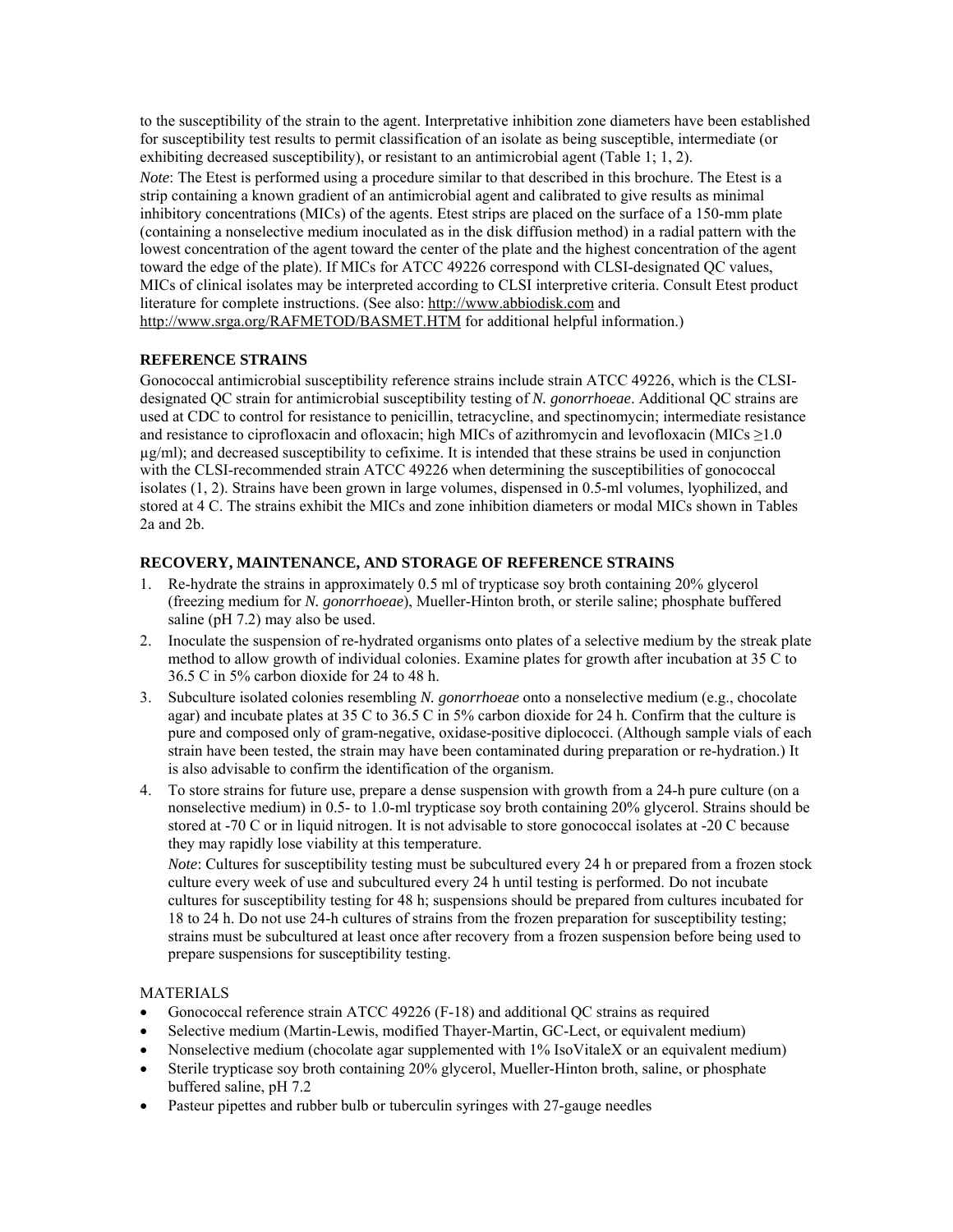- Microbiological loop
- Incubator at 35 C to 36.5 C; use  $CO<sub>2</sub>$  incubator or candle extinction jars to provide supplemental  $CO<sub>2</sub>$
- GC base medium containing  $1\%$  (v/v) IsoVitaleX or equivalent supplement (60 ml of medium in 150mm Petri dishes) for disk diffusion testing
- Antibiotic disks or Etest strips
- 0.5 McFarland barium sulfate [BaSO4] standard (McFarland Turbidity Standard)

### **DISK-DIFFUSION TEST PROCEDURE**

1. Warm, to room temperature, the appropriate number of GC agar plates for each strain to be tested. *Note 1*: The number of plates required per strain tested will depend on the anticipated zone inhibition diameters of the antimicrobial agents to be tested; disks should be placed on plates so that the zones of inhibition do not overlap. It may be necessary to experiment to determine the best combination and placement of disks to minimize the number of plates required.

*Note 2*: The surface of the plates should be dry before culture suspensions are inoculated. If moisture is visible on the surface of the plates, dry them (with lids ajar) in a 35 C incubator just prior to inoculation. There should be no visible droplets of moisture on the surface of the agar or on the lids of the plates when they are inoculated. The surface of the dried medium should be smooth and should not show signs (webbed ribbing pattern on the agar surface) of desiccation.

2. Suspend isolated colonies from an overnight culture on supplemented chocolate agar medium in 1.0 to 2.0 ml of Mueller-Hinton broth. Mix the suspension thoroughly on a vortex mixer to break up clumps of growth.

### 3. Adjust the turbidity of the cell suspension by adding additional Mueller-Hinton broth or organisms, as

- required, until the turbidity of the suspension is equivalent to the turbidity of a 0.5 McFarland BaSO4 standard. Discard this cell suspension if it is not used within 15 to 20 min after preparation, and prepare a fresh suspension for testing.
- 4. Moisten a sterile applicator swab in the standardized cell suspension, and express excess moisture by rotating the swab against the glass above the liquid in the tube. Inoculate the entire surface of each plate, inoculating the surface completely in three different directions to ensure uniform, confluent growth (Figure 1).

*Note 1*: It is recommended that cotton swabs with wooden handles be used for this procedure. Synthetic swabs do not soak up sufficient suspension to inoculate the entire surface of the plate.

*Note 2*: It is recommended that swabs with plastic handles not be used to inoculate plates; the handles bend and may splatter liquid out of the tube when



Figure 1. The entire surface of the plate is inoculated in three directions as indicated to ensure uniform growth.

excess suspension is being expressed, creating a biohazard.

- 5. Repeat step 4, using a new sterile swab, to inoculate each additional plate as needed.
- 6. Allow the inoculated plates to sit at room temperature for 3 to 5 min to allow the moisture from the inoculum to absorb into the medium. Inspect the inoculated plates to ensure that there is no visible liquid on the surface of the medium; the surface of the medium must be dry before the disks are applied.
- 7. When the surface of the medium is dry, apply disks of the selected antimicrobial agents to the surface of the medium and tamp them gently with a sterile loop or forceps to ensure that they are in complete contact with the agar surface. All disks should be applied approximately the same distance from the edge of the plate and from each other (Figure 2).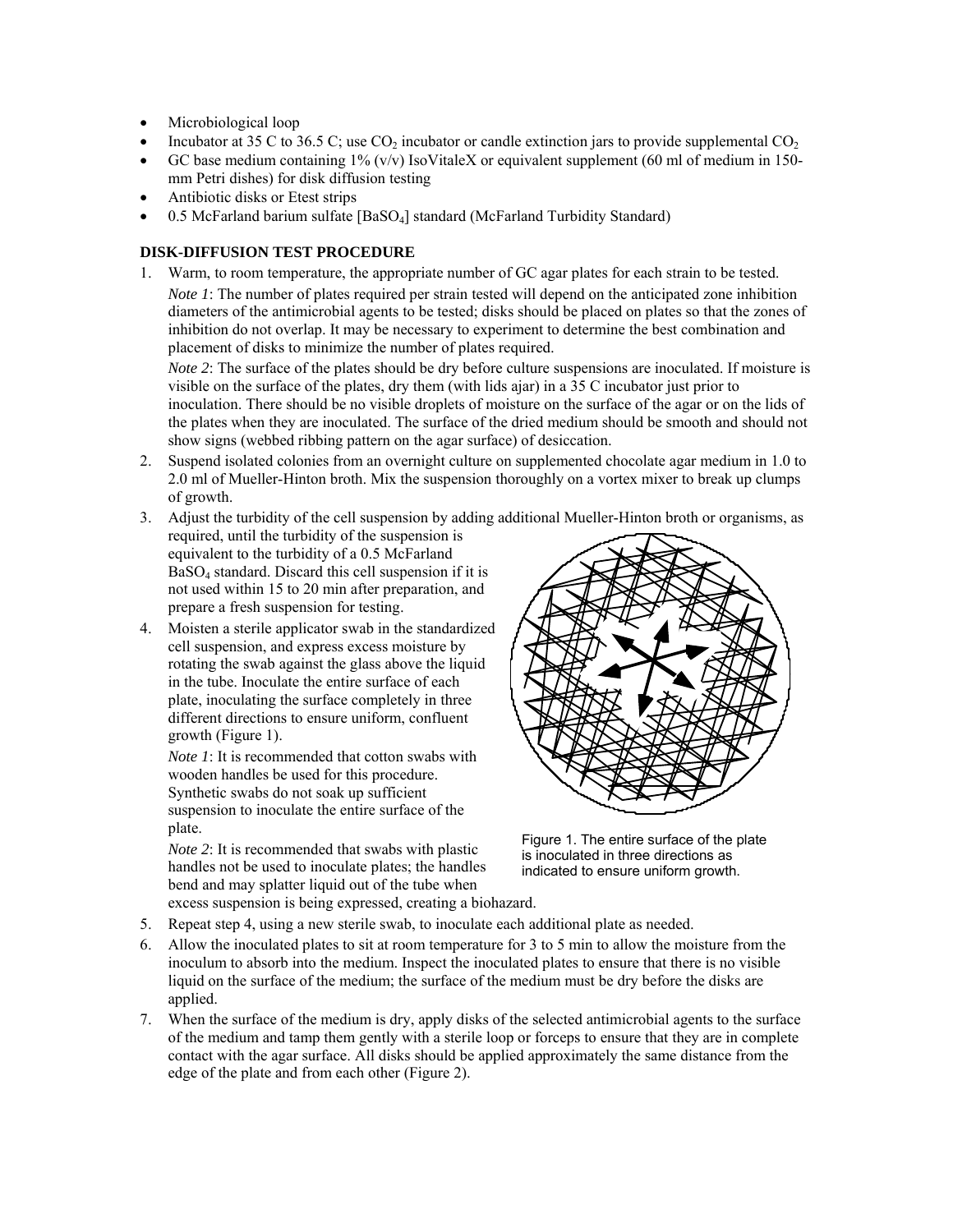- 8. Invert the inoculated plates (lid side down), and incubate the plates at 35 C to 36 C in 5% CO<sub>2</sub> for 20 to 24 h.
- 9. Examine the disk diffusion plates from the back, viewed against a black background and illuminated with reflected light. With a caliper, measure and record the diameter of each zone of inhibition to the nearest whole millimeter.



Figure 2. Antibiotic disks are placed approximately the same distance from the edge of the plate and from each other as indicated (not in the center of the plate). Ensure that the disks are in complete contact with the surface of the agar; tamp with a sterile loop or forceps if necessary. The shaded area represents the uniform growth of the strain on the plate. Zones of inhibition are represented by the white areas surrounding the disks. Zones of inhibition are measured as indicated by the double-arrow lines.

LSI recommends a range of values for the susceptibility of *N. gonorrhoeae* strain ATCC 49226 to a C antimicrobial agents for other reference strains in this protocol were obtained when strains were tested on variety of antimicrobial agents (1). The values given for ATCC 49226 for azithromycin and for all GC II agar base supplemented with 1% IsoVitaleX (Tables 2a and 2b) and determined in the Neisseria Reference Laboratory (NRL) at CDC and at five GISP regional laboratories located at Emory University, Atlanta, Georgia; University of Washington, Seattle, Washington; University of Alabama, Birmingham, Alabama; University of Colorado, Denver, Colorado; The Cleveland Clinic Foundation, Cleveland, Ohio (5). Values may vary slightly when strains are tested on other media.

If the results for reference strain ATCC 49226 meet those recommended by NCCLS and those listed in Table 2a or 2b for additional QC strains, the results for the test strains may be interpreted according to the criteria listed in Table 1.

### **IMITATIONS OF THE TEST L**

The MICs and inhibition zone sizes given in this protocol for ATCC 49226 are recommended by CLSI, MIC results for additional QC isolates are derived from testing performed at the NRL, CDC and in the GISP regional laboratories, and disk diffusion inhibition zone diameters were determined at the NRL, CDC; all values were determined on GC II agar base medium supplemented with 1% IsoVitaleX. These values are provided as a general guideline for the interpretation of disk-diffusion and Etest susceptibility results. The MICs and zone inhibition diameters may vary depending on many factors, including medium base, humidity, and age of the medium.

### **PECIAL NOTES S**

At this time, the NCCLS has not published criteria for interpretation of susceptibilities of *N. gonorrhoeae* t CLSI establishes criteria for the interpretation of susceptibilities of gonococcal isolates to levofloxacin, thaisolates to levofloxacin or azithromycin (1, 2, 9). Levofloxacin (250 mg, single dose, oral) is recommended by CDC for the treatment of uncomplicated gonorrhea in the United States (7). However, based on the pharmacokinetics of levofloxacin, it is estimated that gonococcal isolates with MICs  $\geq$ 1.0 µg/ml of levofloxacin may be resistant to the CDC-recommended dose of this agent. It is recommended that, until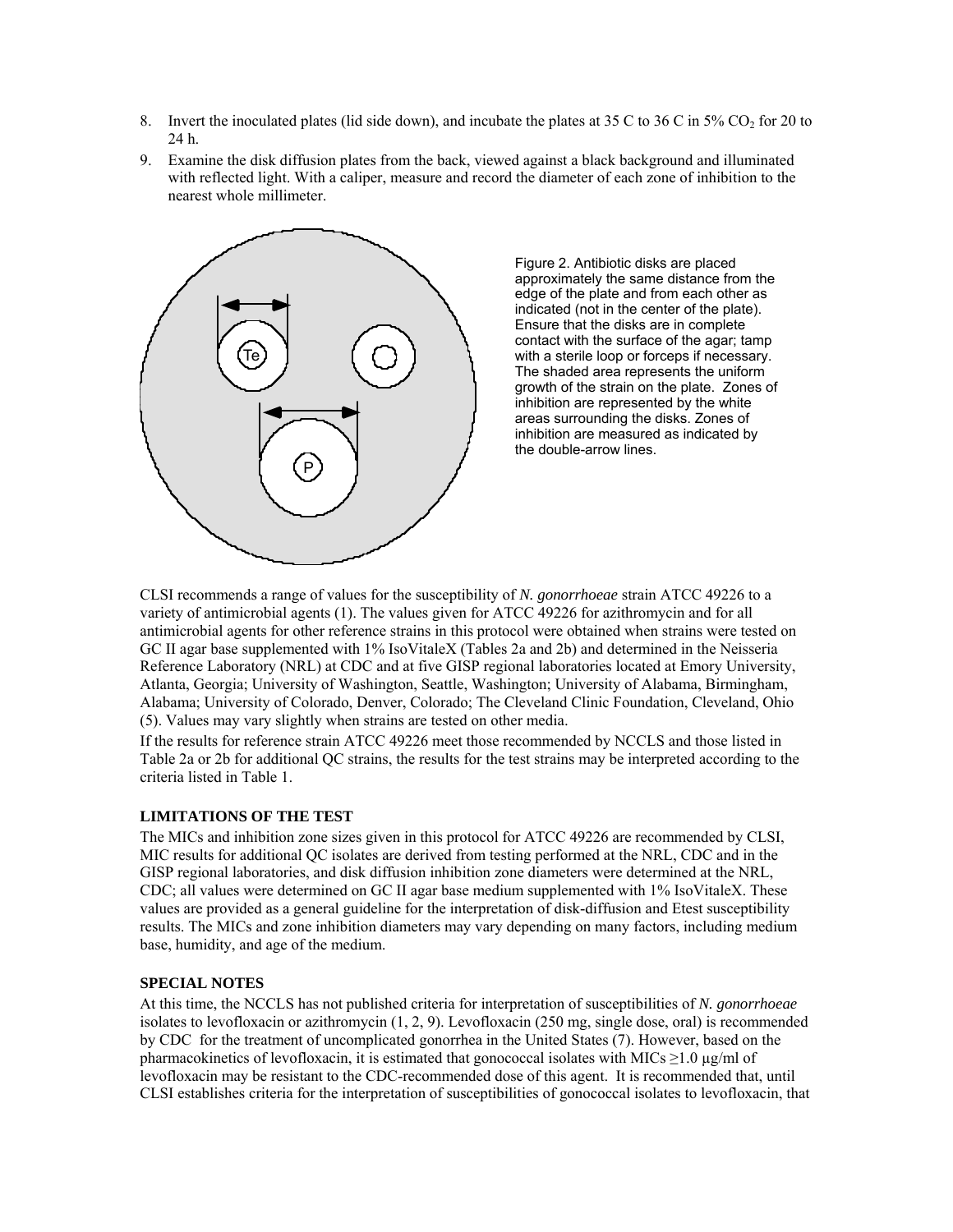laboratories determine susceptibilities to either ciprofloxacin or ofloxacin and that isolates determined to be intermediate or resistant to either ciprofloxacin or ofloxacin be considered to exhibit corresponding levels of resistance to levofloxacin. Although CDC does not recommend azithromycin (2 g, single dose, oral) for the treatment of gonorrhea (8), this dose may be used to treat gonorrhea in areas of the United States where cefixime is no longer available and where fluoroquinolones can no longer be used because of the increase in prevalence of fluoroquinolone-resistance gonococcal strains. Currently, only limited data are available for assessing the clinical outcome of treatment of gonococcal infections with a 2g dose of azithromycin (10). More extensive assessments of treatment outcome associated with this regimen are required. Until interpretive criteria for susceptibilities of gonococcal isolates to these agents are available, the NRL at recommended dose of levofloxacin (250 mg, single dose, oral) or with azithromycin (2 g, single dose, oral), CDC recommends that MICs  $\geq$ 1.0 µg/ml of levofloxacin or azithromycin be considered critical MICs which require additional evaluation. When gonococcal infections have been treated with the CDCthe isolation of gonococcal isolates with critical MICs of  $\geq$ 1.0 µg/ml of levofloxacin or azithromycin, respectively, from such infections should prompt further investigation to determine that such infections have been treated successfully.

It should be noted that the critical MIC of  $\geq$ 1.0 µg/ml of azithromycin for the 2 g dose is not valid when evaluating susceptibilities of gonococcal isolates from infections treated with 1 g of azithromycin (which is treatment of *Chlamydia trachomatis* infections). Evaluation of clinical treatment outcomes has indicated not recommended by CDC for the treatment of uncomplicated gonorrhea but is recommended for the that gonococcal infections caused by strains with MICs of  $\geq 0.125$  µg/ml may fail to respond to treatment with the 1-g dose of azithromycin  $(11)$ .

### **ECOMMENDED TESTING AND CONFIRMATORY TESTING R**

It is recommended that antimicrobial susceptibility testing be performed against agents that are being used as primary therapies against uncomplicated gonorrhea and against agents that would be used as alternative therapies should the primary agent(s) become ineffective for treating uncomplicated gonorrhea.

In the United States, reports of apparent failures of infections to respond to treatment with CDC recommended therapies should be reported to Jennifer Wright, D.V.M. ([gispinfo@cdc.gov](mailto:gispinfo@cdc.gov) ; 404-639-8373). Epidemiology and Surveillance Branch, Division of STD Prevention, Centers for Disease Contro l and Prevention, 1600 Clifton Rd. NE, Mailstop E02, Atlanta, GA 30333. In the United States, it is also recommended that isolates from certain infections be submitted to the NRL at CDC for confirmation; the se infections comprise those that fail to respond to therapy with CDC-recommended therapies and isolates determined to exhibit intermediate resistance or resistance to fluoroquinolones (MIC >0.06 µg/ml or inhibition zone diameters ≤40 mm of ciprofloxacin; MIC >0.25 µg/ml or inhibition zone diameters ≤3 0 mm of ofloxacin) or decreased susceptibility to cefixime (MIC > 0.25 µg/ml; inhibition zone diameter  $\leq$ 35 mm) or isolates with MICs  $\geq$ 1.0 µg/ml (or inhibition zone diameters  $\leq$ 30 mm) of azithromycin (In the United States, contact David Trees, Ph.D. (DTrees@cdc.gov; 404-639-2134) or Joan S. Knapp, Ph.D. (JKnapp@cdc.gov; 404-639-3470), Neisseria Reference Laboratory, Centers for Disease Contro l and Prevention, 1600 Clifton Road NE, Mailstop C13, Bldg 1 South, Room B260, Atlanta, Georgia 30333) . In addition, please notify Dr. Wright at the above address if such isolates are sent to CDC.

Outside the United States, it is recommended that laboratories contact their local referenc e laboratory to ascertain criteria for interpreting antimicrobial susceptibilities and criteria for submitting isolates for confirmation of antimicrobial resistance.

#### **IBLIOGRAPHY B**

- 1. NCCLS.\* Performance standards for antimicrobial disk susceptibility tests; Approved standard Eighth edition. Wayne, PA: NCCLS, 2003. NCCLS document no. M02-A8.
- 2. NCCLS.<sup>\*</sup> Methods for dilution antimicrobial susceptibility tests for bacteria that grow aerobically; Approved standard —Sixth edition. Wayne, PA: NCCLS, 2003. NCCLS document no. M07-A6.
- 3. Whittington WL, Knapp JS. Trends in antimicrobial resistance in *Neisseria gonorrhoeae* in the United States. Sex Transm Dis 1988;15:202-210.
- 4. Knapp JS, Fox KK, Trees DL, Whittington WL. Fluoroquinolone resistance in *Neisseria gonorrhoeae*. Emerg Inf Dis 1997;3:33-39. Available from: <http://www.cdc.gov/ncidod/eid/vol3no1/knapp.htm>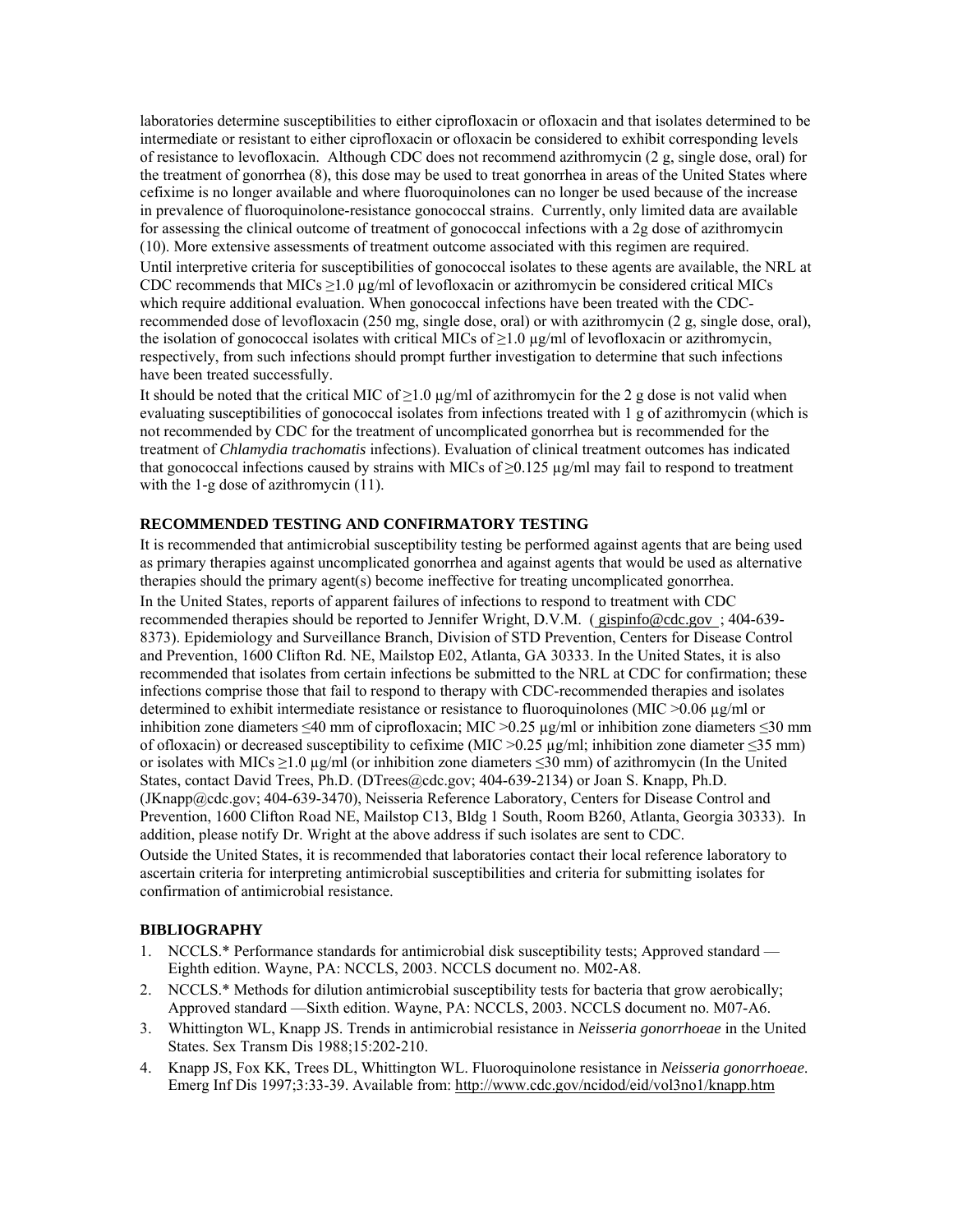- 5. Fox KK, Knapp JS, Holmes KK, et al. Antimicrobial resistance in *Neisseria gonorrhoeae* in the United States, 1988-1994: the emergence of decreased susceptibility to the fluoroquinolones. J Infect Dis 1997;175:1396-1403.
- 6. CDC. Sexually transmitted disease surveillance 2001 supplement: Gonococcal Isolate Surveillance Project (GISP) Annual Report - 2001. Atlanta, GA: U.S. Department of Health and Human Services; October 2001. Electronic reports beginning in 1998 are available from: http://www.cdc.gov/std/gonorrhea/arg/gisp/default.htm
- 7. CDC. Sexually Transmitted Diseases Treatment Guidelines 2002. MMWR 2002;51(No.RR-6). Available from:<http://www.cdc.gov/std/treatment/default.htm>
- 8. CDC.State and Local Health Alerts. Available from: [http://www.cdc.gov/std/gonorrhea/arg/health](http://www.cdc.gov/std/gonorrhea/arg/health-alerts.htm)[alerts.htm](http://www.cdc.gov/std/gonorrhea/arg/health-alerts.htm)
- 9. CLSI.\* Performance standards for antimicrobial susceptibility testing; Fifteenth Informational Supplement. Wayne, PA: 2002. CLSI document no. M100-S15.
- 10. Handsfield HH, Dalu ZA, Martin DH, Douglas JM Jr, McCarty ML, Schlossberg D. Multicenter trial of single-dose azithromycin vs. Ceftriaxone in the treatment of uncomplicated gonorrhea. Sex Transm Dis 1994;21:107-111.
- 11. Young H, Moyes A, McMillan A. Azithromycin and erythromycin resistant *Neisseria gonorrhoeae* following treatment with azithromycin. Int J STD AIDS 1997;8:299-302.
- 12. Wang SA, Lee MV, O'Connor N, Iverson CJ, Ohye RG, Whiticar PM, Hale JA, Trees DL, Knapp JS, Effler PV, Weinstock HS. Multidrug-resistant *Neisseria gonorrhoeae* with decreased susceptibility to cefixime-Hawaii, 2001. Clin Infect Dis. 2003; 15;37:849-52 Available from: <http://www.cdc.gov/iceid/webcast/antimicrobial1.htm>

\*Information on the most recent CLSI publications is available at: http://www.clsi.org/ (select "Shop" menu followed by "Microbiology" menu) or by contacting CLSI. CLSI, 940 West Valley Road, Suite 1400, Wayne, PA 19087-1898. Phone: 610 688 0100; fax: 610 688 0700; e-mail: [exoffice@nccls.org.](mailto:exoffice@nccls.org) Note that performance standards are published each year.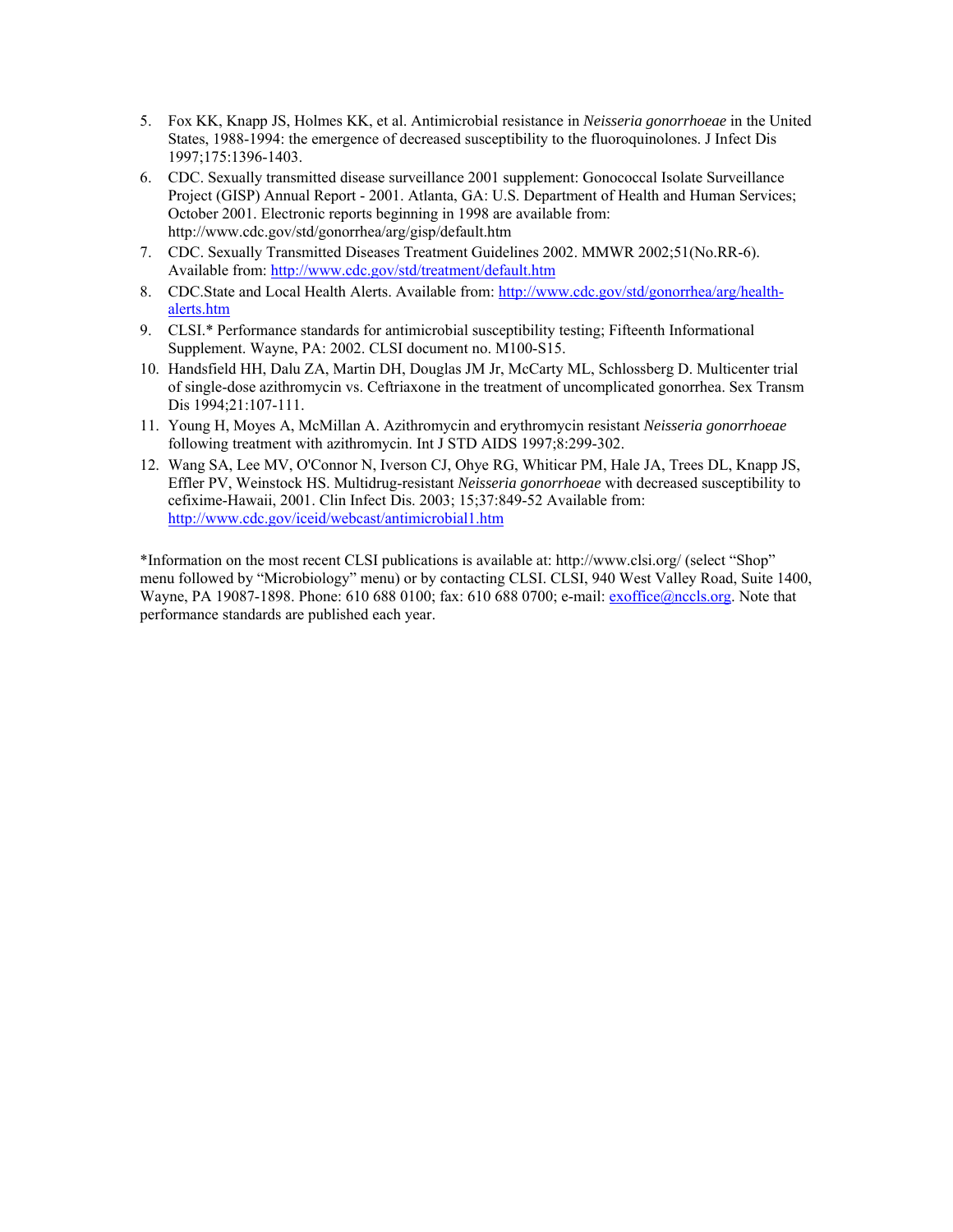**Table 1**. Critical zone inhibition diameters (mm) and MICs ( $\mu$ g/ml) for the interpretation of susceptibilities of strains of *Neisseria gonorrhoeae* to selected antimicrobial agents. (Criteria for all agents except levofloxacin and azithromycin are those recommended by CLSI; criteria for interpretation of susceptibilities are those recommended by the NRL.)

| Antimicrobial<br>Agent    |     | <b>Zone Inhibition Diameters</b><br>(nearest whole mm) |           | <b>Equivalent MIC</b><br>$(\mu g/ml)$ |               |          |  |
|---------------------------|-----|--------------------------------------------------------|-----------|---------------------------------------|---------------|----------|--|
|                           | R   |                                                        | S         | R                                     |               | S        |  |
| Penicillin (10 units)     | ≤26 | $27 - 46$                                              | ≥47       | $\geq 2.0$                            | $0.125 - 1.0$ | ≤0.06    |  |
| Tetracycline $(30 \mu g)$ | ≤30 | 31-37                                                  | $\geq 38$ | $\geq 2.0$                            | $0.5 - 1.0$   | $≤0.25$  |  |
| Spectinomycin (100 µg)    | ≤14 | 15-17                                                  | ≥18       | ≥128.0                                | 64.0          | ≤ $32.0$ |  |
| Ceftriaxone* (30 µg)      |     |                                                        | $\geq 35$ |                                       |               | ≤0.25    |  |
| Cefixime* $(5 \mu g)$     |     | --                                                     | ≥31       | --                                    |               | ≤0.25    |  |
| Ciprofloxacin $(5 \mu g)$ | ≤27 | 28-40                                                  | $\geq 41$ | $\geq 1.0$                            | $0.125 - 0.5$ | ≤0.06    |  |
| Ofloxacin $(5 \mu g)$     | ≤24 | 25-30                                                  | $\geq 31$ | $\geq 2.0$                            | $0.5 - 1.0$   | ≤0.25    |  |
| Levofloxacin $(5 \mu g)$  | ٠.  | $\blacksquare$                                         |           | ***<br>$\geq 1.0$                     |               |          |  |
| Azithromycin $(15 \mu g)$ | ≤30 |                                                        |           | $≥1.0$                                |               | ٠        |  |

Abbreviations. MIC, minimal inhibitory concentration; R, resistant; I, intermediate; S, susceptible.

- \* Criteria for intermediate and resistant not available; strains have not been confirmed to cause clinical treatment failure. However, four isolates with MICs exhibiting decreased susceptibility to cefixime (MIC, range  $0.25 - 1.0 \mu g/ml$ ; modal MIC,  $0.5 \mu g/ml$ ) were identified among gonococcal isolates from Hawaii in 2001 (12).
- \*\* Preliminary MIC data suggest that isolates exhibiting zone inhibition diameters of ciprofloxacin of 35 to 41 mm are susceptible to ciprofloxacin (MIC  $\leq 0.06 \mu g/ml$ ). It is recommended that susceptibilities of isolates exhibiting zone inhibition diameters of 35 to 41 mm be confirmed by agar dilution susceptibility testing before isolates are categorized as being intermediate to ciprofloxacin.
- \*\*\*In the absence of CLSI-established criteria, the NRL recommends the use of critical MICs ≥1.0 µg/ml to interpret susceptibilities of gonococcal isolates to these agents until more extensive assessments of clinical treatment outcome to these agents are available (see Special Notes). When gonococcal infections have been treated with the CDC-recommended dose of levofloxacin (250 mg, single dose, oral) or with azithromycin (2 g, single dose, oral), the isolation of gonococcal isolates with critical MICs of  $\geq$ 1.0 µg/ml of levofloxacin or azithromycin, respectively, from such infections should prompt further investigation to determine that such infections have been treated successfully. The NRL would appreciate receiving isolates with MICs of  $\geq$ 1.0  $\mu$ g/ml of levofloxacin or azithromycin, or zone inhibition diameters of ≤30 mm of azithromycin for confirmation of susceptibilities.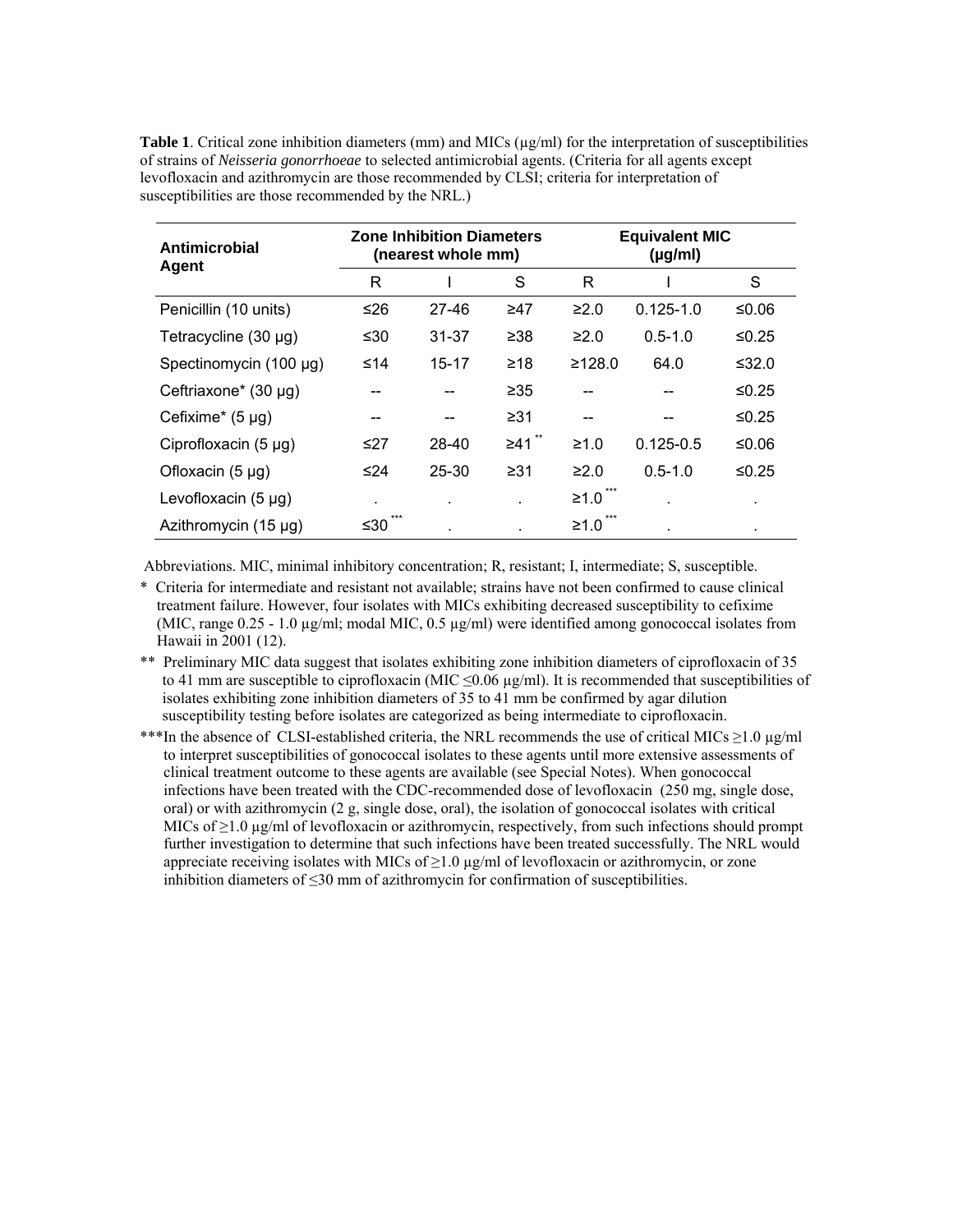| Antimicrobial agent                |               | Range of MICs and corresponding disk diffusion inhibition zone diameters (mm) |                                   |                         |                 |                |                    |               |  |
|------------------------------------|---------------|-------------------------------------------------------------------------------|-----------------------------------|-------------------------|-----------------|----------------|--------------------|---------------|--|
| (disk concentration)               | <b>Strain</b> |                                                                               | ATCC 49226 <sup>ª</sup><br>$F-28$ |                         | CDC 10328       | CDC 10329      | <b>SPJ-15</b>      | SPL-4         |  |
|                                    | Phenotypeb    | Susceptible                                                                   | SpcR                              | PP-TR                   | Cipl            | CipR           | AznC <sup>C</sup>  | <b>CfxDS</b>  |  |
| Penicillin                         | MIC Range     | $0.25 - 1.0$                                                                  | $0.015 - 0.06$                    | $2.0 - 264.0$           | $4.0 - 232.0$   | 16.0-≥64.0     | $0.5 - 1.0$        | $4.0 - 16.0$  |  |
| $(10 \text{ units})$               | <b>Disk</b>   | $[26-34]$                                                                     | $[37-47]$                         | $[6 - 10]$              | $<$ ND $>$      | $<$ ND $>$     | $<$ ND $>$         | $<$ ND $>$    |  |
| Tetracycline                       | MIC Range     | $0.25 - 1.0$                                                                  | $0.125 - 0.5$                     | $8.0 - 32.0$            | $0.25 - 1.0$    | $2.0 - 4.0$    | $1.0 - 4.0$        | $2.0 - 8.0$   |  |
| $(30 \mu g)$                       | Disk          | $[30-42]$                                                                     | $[35-40]$                         | $<$ ND $>$<br>$[14-19]$ |                 | $<$ ND $>$     | $<$ ND $>$         | $<$ ND $>$    |  |
| Spectinomycin                      | MIC Range     | $8.0 - 32.0$                                                                  | >128.0                            | ≤128.0                  | < 128.0         | < 128.0        | < 128.0            | < 128.0       |  |
| (100 µg)                           | Disk          | $[23-29]$                                                                     | $[6-7]$                           | $[22-25]$               | $<$ ND $>$      | $<$ ND $>$     | $<$ ND $>$         | $<$ ND $>$    |  |
| Ceftriaxone                        | MIC Range     | 0.004-0.015                                                                   | 0.0005-0.002                      | $0.002 - 0.008$         | $0.002 - 0.015$ | $0.004 - 0.03$ | 0.004-0.015        | $0.03 - 0.25$ |  |
| $(30 \mu g)$                       | <b>Disk</b>   | $[39 - 51]$                                                                   | $[49-62]$                         | $[43 - 53]$             | $<$ ND $>$      | $<$ ND $>$     | $<$ ND $>$         | $<$ ND $>$    |  |
| <sup>I</sup> Cefixime <sup>d</sup> | MIC Range     | $0.004 - 0.03$                                                                | $0.001 - 0.008$                   | $0.008 - 0.03$          | $0.004 - 0.03$  | $0.008 - 0.06$ | $0.008 - 0.06$     | $0.25 - 0.5$  |  |
| $(5 \mu g)$                        | Disk          | $[37-45]$                                                                     | $<$ ND $>$                        | $<$ ND $>$              | $<$ ND $>$      | $<$ ND $>$     | $<$ ND $>$         | $<$ ND $>$    |  |
| Ciprofloxacin                      | MIC Range     | 0.001-0.008                                                                   | 0.001-0.004                       | $0.002 - 0.008$         | $0.125 - 0.5$   | $1.0 - 2.0$    | 0.004-0.008        | $8.0 - 32.0$  |  |
| $(5 \mu g)$                        | <b>Disk</b>   | $[48-58]$                                                                     | $[40-55]$                         | $[45 - 55]$             | $[30-34]$       | $[21-26]$      | $<$ ND $>$         | $<$ ND $>$    |  |
| Ofloxacin                          | MIC Range     | 0.004-0.015                                                                   | 0.004-0.015                       | 0.004-0.015             | $0.25 - 1.0$    | $2.0 - 4.0$    | $0.008 - 0.03$     | 16.0          |  |
| $(5 \mu g)$                        | Disk          | $[43-51]$                                                                     | $[40-55]$                         | $[40-50]$               | $[27-32]$       | $[18 - 21]$    | $<$ ND $>$         | $<$ ND $>$    |  |
| '∟evofloxacin <sup><u>d</u></sup>  | MIC Range     | 0.008                                                                         | 0.004                             | 0.004                   | $0.25 - 0.5$    | $1.0 - 4.0$    | 0.008-0.015        | 8.0           |  |
| $(5 \mu g)$                        | Disk          | $<$ ND $>$                                                                    | $<$ ND $>$                        | $<$ ND $>$              | $<$ ND $>$      | $<$ ND $>$     | $<$ ND $>$         | $<$ ND $>$    |  |
| Azithromycin <sup>d</sup>          | MIC Range     | $0.125 - 0.5$                                                                 | $0.03 - 0.125$                    | $0.03 - 0.125$          | $0.015 - 0.125$ | $0.125 - 0.5$  | $1.0 - 8.0$        | $0.125 - 0.5$ |  |
| $(15 \mu g)$                       | <b>Disk</b>   | $[27-36]^d$                                                                   | $<$ ND $>$                        | $<$ ND $>$              | $<$ ND $>$      | $<$ ND $>$     | [19-23] $^{\circ}$ | $<$ ND $>$    |  |
| ß-Lactamase                        |               |                                                                               |                                   |                         | $\ddot{}$       |                |                    |               |  |

<span id="page-8-0"></span>

| Table 2a. Ranges of zone inhibition diameters (mm)* and equivalent MIC (µg/ml) range for reference strains of Neisseria gonorrhoeae |  |  |  |  |  |  |
|-------------------------------------------------------------------------------------------------------------------------------------|--|--|--|--|--|--|
|                                                                                                                                     |  |  |  |  |  |  |
|                                                                                                                                     |  |  |  |  |  |  |

**Abbreviations**. MIC, minimal inhibitory concentration (µg/ml) ; *SpcR*, spectinomycin resistant (MIC >128.0 µg/ml); *PP-TR*, penicillinase-producing with TetMconjugative plasmid; *CipI*, intermediate to ciprofloxacin (MIC 0.125-0.5 µg/ml); *CipR*, ciprofloxacin-resistant (MIC ≥1.0 µg/ml); *AznC*, isolates exhibiting MICs of ≥1.0 µg/ml of azithromycin (see Special Notes in text); *CfxDS*, decreased susceptibility to cefixime (MIC >0.25 µg/ml of cefixime); [ND], not determined; +, ß-lactamase positive; -, ß-lactamase negative.

**<sup>a</sup>** ATCC 49226 is the NCCLS-recommended quality control strain. MICs and inhibition zone diameters for ATCC 49226 are those recommended by the NCCLS except for MICs for azithromycin which were derived from interlaboratory testing by six laboratories.

**b** Phenotypes refer only to the susceptibilities for which the quality control strain is intended; strains may also exhibit additional resistance(s) of interest.

**<sup>c</sup>**SPJ-15, isolate with a critical MIC ≥1.0 µg/ml of azithromycin (see Special Notes in text).

**d** Zone inhibition diameters have not been determined for cefixime at this time and ranges for azithromycin may be extended as more measurements are made.